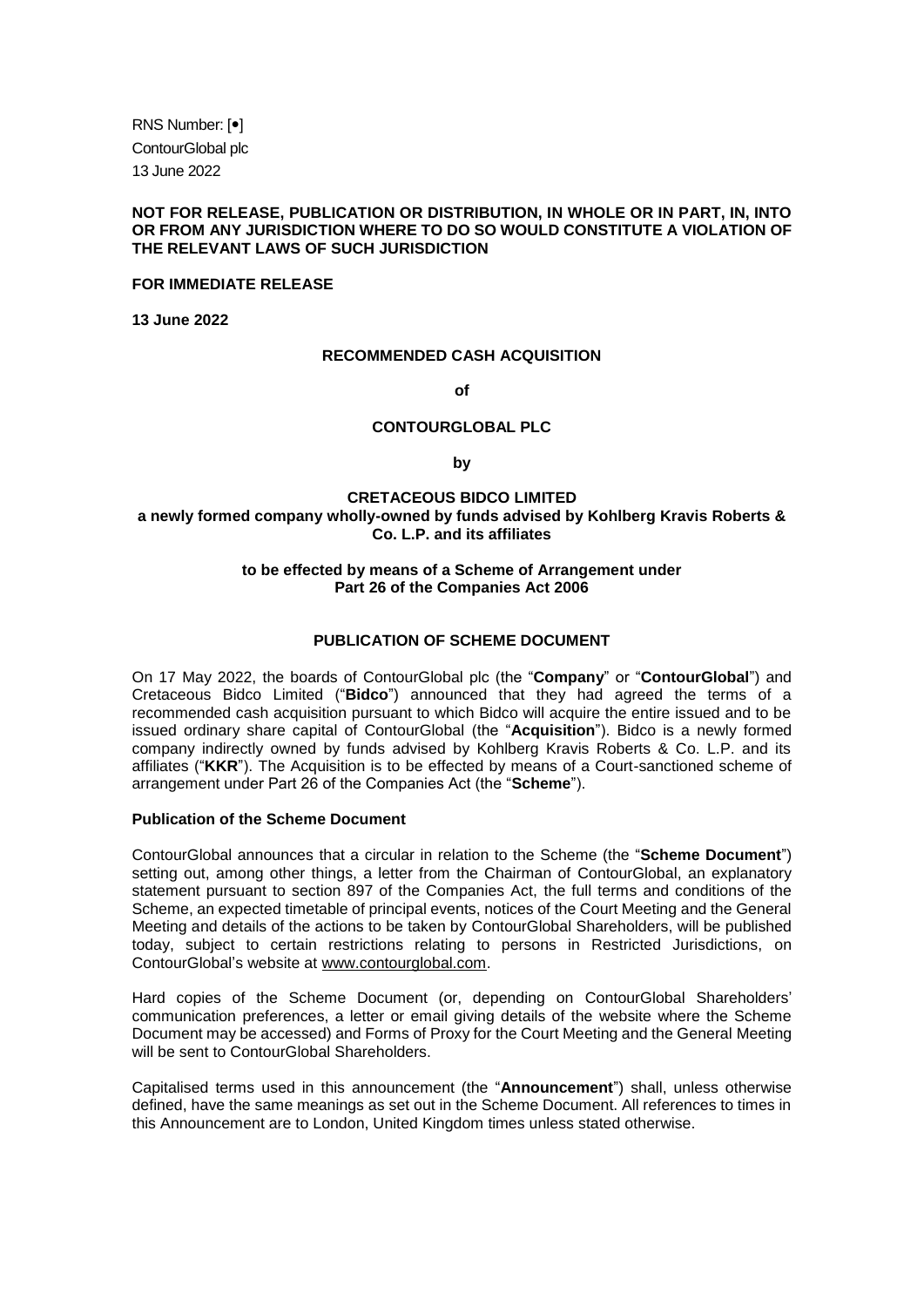### **Action required**

As further detailed in the Scheme Document, in order to become Effective, the Scheme will require, among other things, that the requisite majority of: (i) eligible Scheme Shareholders vote in favour of the Scheme at the Court Meeting; and (ii) eligible ContourGlobal Shareholders vote in favour of the Special Resolutions at the General Meeting.

- The approval required at the Court Meeting is a **simple majority in number** of those Scheme Shareholders present and voting (and entitled to vote) in person, electronically (via the Virtual Meeting Platform) or by proxy, representing **75 per cent. or more in value** of the Scheme Shares voted by such Scheme Shareholders.
- The approval required for the Special Resolutions to be passed at the General Meeting is at least 75 per cent. of the votes cast on such resolution in person, electronically (via the Virtual Meeting Platform) or by proxy.

The Scheme must also be sanctioned by the Court. The Scheme is also subject to the satisfaction (or, if capable of waiver, the waiver) of the other Conditions and further terms, as described more fully in the Scheme Document.

Notices convening the Court Meeting and the General Meeting to be held in person at the offices of Slaughter and May at One Bunhill Row, London, EC1Y 8YY, United Kingdom and electronically via the Virtual Meeting Platform (as described below) at 11:00 a.m. and 11:15 a.m. (or as soon thereafter as the Court Meeting concludes or is adjourned) respectively on 6 July 2022, are set out in the Scheme Document.

In addition to being able to attend, ask questions and vote (and/or, in the case of the Court Meeting, raise any objections) at the Court and/or General Meeting in person, ContourGlobal Shareholders and Scheme Shareholders will also be able to attend, ask questions and vote (and/or, in the case of the Court Meeting, raise any objections) at the relevant Meeting electronically via the Virtual Meeting Platform, further details of which are set out in the Scheme Document and in the Virtual Meeting Guide.

ContourGlobal Shareholders and Scheme Shareholders may also submit questions to be considered at the relevant Meeting at any time up to 48 hours before the relevant Meeting by emailing the Company Secretary a[t contourglobalcosec@lawdeb.com](mailto:contourglobalcosec@lawdeb.com) or on the day via the Virtual Meeting Platform.

Any changes to the arrangements for the Court Meeting and the General Meeting will be communicated to Scheme Shareholders and ContourGlobal Shareholders before the Meetings, including through ContourGlobal's website www.contourglobal.com and by announcement through a Regulatory Information Service.

Whilst COVID-19 restrictions have been lifted as at the date of this Announcement, the COVID-19 situation continues to evolve and the UK Government may change current restrictions or implement further measures relating to the holding of shareholder meetings. As such, while Scheme Shareholders and ContourGlobal Shareholders will be permitted to attend the Court and/or General Meeting in person if they are entitled to and wish to do so (subject to any applicable COVID-19 restrictions then in force), ContourGlobal Shareholders and Scheme Shareholders are nevertheless encouraged to appoint "the Chairman of the meeting" as their proxy for the General Meeting and the Court Meeting, respectively.

If any other person is appointed as proxy and COVID-19 restrictions are introduced which affect the holding of the Meetings, that proxy may not be permitted to attend the relevant Meeting in person (but will be able to electronically attend, ask questions and vote (and/or, in the case of the Court Meeting, raise any objections) at the relevant Meeting via the Virtual Meeting Platform, further details of which are set out in the Scheme Document and in the Virtual Meeting Guide.

Scheme Shareholders and ContourGlobal Shareholders are asked to complete and sign the Forms of Proxy in accordance with the instructions printed on them, and return them to Equiniti,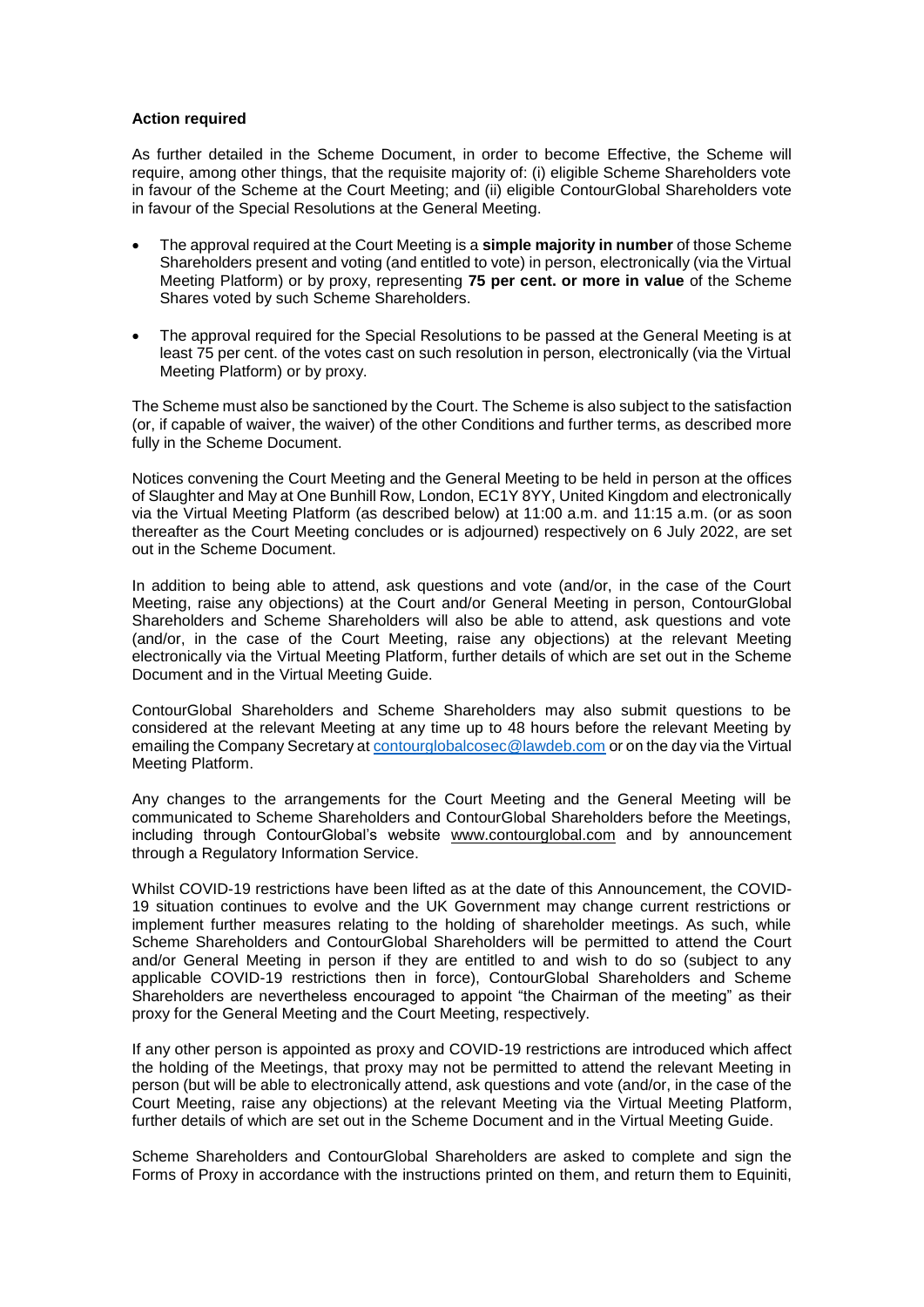the Company's Registrar, by post to Equiniti Limited, Aspect House, Spencer Road, Lancing, West Sussex, BN99 6DA, United Kingdom, so as to be received as soon as possible and in any event not later than the relevant times set out below:

- BLUE Forms of Proxy for the Court Meeting: 11:00 a.m. on 4 July 2022
- YELLOW Forms of Proxy for the General Meeting: 11:15 a.m. on 4 July 2022

or, if in either case the Meeting is adjourned, the relevant Form of Proxy should be received not later than 48 hours (excluding any part of such 48-hour period falling on a day that is not a working day) before the time fixed for the adjourned Meeting.

**It is important that, for the Court Meeting in particular, as many votes as possible are cast so that the Court may be satisfied that there is a fair representation of opinion of Scheme Shareholders.** Whether or not you intend to attend and/or vote at the Meetings, you are therefore strongly encouraged to: (i) sign and return your Forms of Proxy by post; or (ii) transmit a proxy appointment and voting instruction online via Equiniti's online facility or through the CREST electronic proxy appointment service as soon as possible. If the BLUE Form of Proxy for the Court Meeting is not lodged by 11:00 a.m. on 4 July 2022, it may be: (i) scanned and emailed to Equiniti at the following email address: proxyvotes@equiniti.com; or (ii) presented in person to the Equiniti representative who will be present in person at the Court Meeting, any time prior to the commencement of the Court Meeting (or any adjournment thereof). **However, if the YELLOW Form of Proxy for the General Meeting is not lodged by 11:15 a.m. on 4 July 2022, it will be invalid.**

### **Timetable**

The Scheme Document contains an expected timetable of principal events in relation to the Scheme, which is also set out in the Appendix to this Announcement. The Scheme remains conditional on the approval of the requisite majority of eligible Scheme Shareholders at the Court Meeting, the requisite majority of eligible ContourGlobal Shareholders at the General Meeting and the satisfaction (or, if capable of waiver, the waiver) of the other Conditions set out in the Scheme Document, including the sanction of the Court.

The Scheme is expected to become Effective in Q4 2022. ContourGlobal will make further announcements through a Regulatory Information Service, with such announcements also being made available on ContourGlobal's website at www.contourglobal.com, in relation to the expected timetable as appropriate in respect of the antitrust and regulatory approvals and authorisations upon which the Acquisition is conditional.

### **Recommendation**

The ContourGlobal Directors, who have been so advised by Goldman Sachs International and Evercore Partners International LLP ("**Evercore**") as to the financial terms of the Acquisition, consider the terms of the Acquisition to be fair and reasonable. In providing their advice to the ContourGlobal Directors, Goldman Sachs International and Evercore have taken into account the commercial assessments of the ContourGlobal Directors. Evercore is providing independent financial advice to the ContourGlobal Directors for the purposes of Rule 3 of the Takeover Code.

The ContourGlobal Directors consider that the terms of the Acquisition are in the best interests of ContourGlobal Shareholders as a whole. Accordingly, the ContourGlobal Directors unanimously recommend that ContourGlobal Shareholders vote in favour of the Scheme at the Court Meeting and the Special Resolutions proposed at the General Meeting, as the ContourGlobal Directors who hold interests in ContourGlobal Shares have irrevocably undertaken to do in respect of their own legal and/or beneficial holdings which are under their control.

ContourGlobal Shareholders should carefully read the Scheme Document in its entirety before making a decision with respect to the Scheme.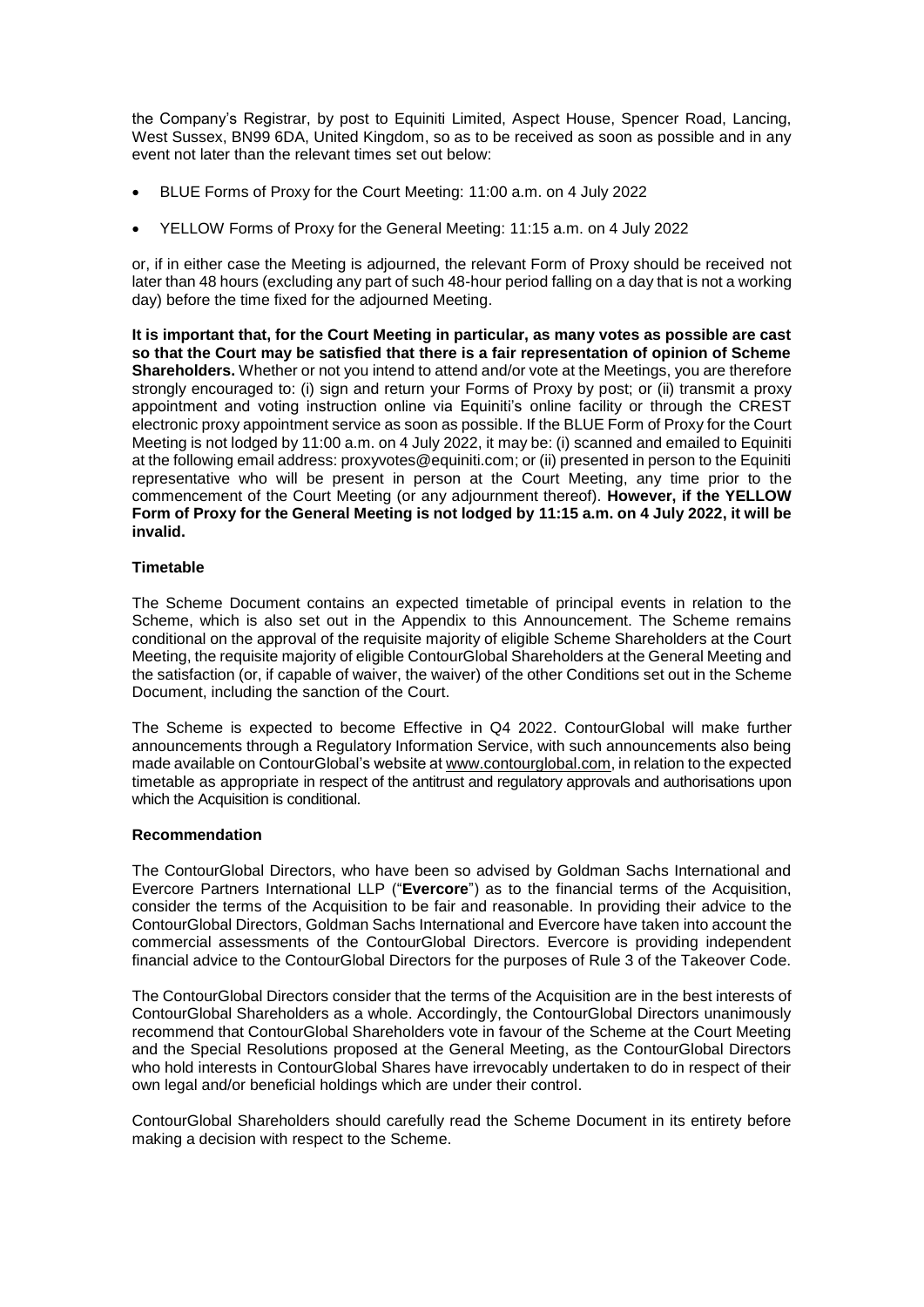### **Additional information for ContourGlobal Shareholders**

**Enquiries:**

If you have any questions about this Announcement, the Scheme Document, the Court Meeting or the General Meeting, or are in any doubt as to how to complete the Forms of Proxy or to submit your proxies electronically or online, please contact the Company's Registrar, Equiniti, by calling the shareholder helpline on 0371 384 2050 from the UK or +44 371 384 2050 from overseas. Lines are open between 8:30 a.m. and 5:30 p.m. Monday to Friday (except public holidays in England and Wales). Calls from outside the UK will be charged at the applicable international rate. Different charges may apply to calls from mobile telephones. Please note that calls may be monitored or recorded and Equiniti cannot provide advice on the merits of the Acquisition or the Scheme or give any financial, legal or tax advice

A copy of the Scheme Document, once published, will be submitted to the National Storage<br>Mechanism and will be available for inspection at Mechanism and will be available for inspection at https://data.fca.org.uk/#/nsm/nationalstoragemechanism.

If the Scheme is sanctioned as outlined above, it is expected that the last day of dealings in, and registration of transfers of, ContourGlobal Shares on the London Stock Exchange will be the Business Day immediately after the Scheme Court Hearing and no transfers shall be registered after 6:00 p.m. on that date. Following this, ContourGlobal Shares will be suspended from the Official List and from the London Stock Exchange's Main Market for listed securities from 7:30 a.m. on the next Business Day thereafter. It is intended that, prior to the Effective Date, applications will be made to the London Stock Exchange for ContourGlobal Shares to cease to be admitted to trading on its Main Market for listed securities, and to the FCA for the listing of ContourGlobal Shares on the Official List to be cancelled, in each case to take effect on or shortly following the Effective Date

| J.P. Morgan Cazenove (sole financial adviser<br>to Bidco)                | +44 (0) 20 7742 4000 |
|--------------------------------------------------------------------------|----------------------|
| Dwayne Lysaght                                                           |                      |
| Matteo Malesani                                                          |                      |
| Jonty Edwards                                                            |                      |
| <b>Finsbury Glover Hering (PR adviser to Bidco</b>                       | +44 (0) 20 7251 3801 |
| and KKR)                                                                 | KKR-LON@fgh.com      |
| <b>Faeth Birch</b>                                                       |                      |
| Alastair Elwen                                                           |                      |
| Sophia Johnston                                                          |                      |
| <b>ContourGlobal</b>                                                     | +44 (0) 20 3626 9062 |
| Joseph C. Brandt                                                         |                      |
| Amanda Schreiber                                                         |                      |
| Goldman Sachs International (lead financial<br>adviser to ContourGlobal) | +44 (0) 20 7774 1000 |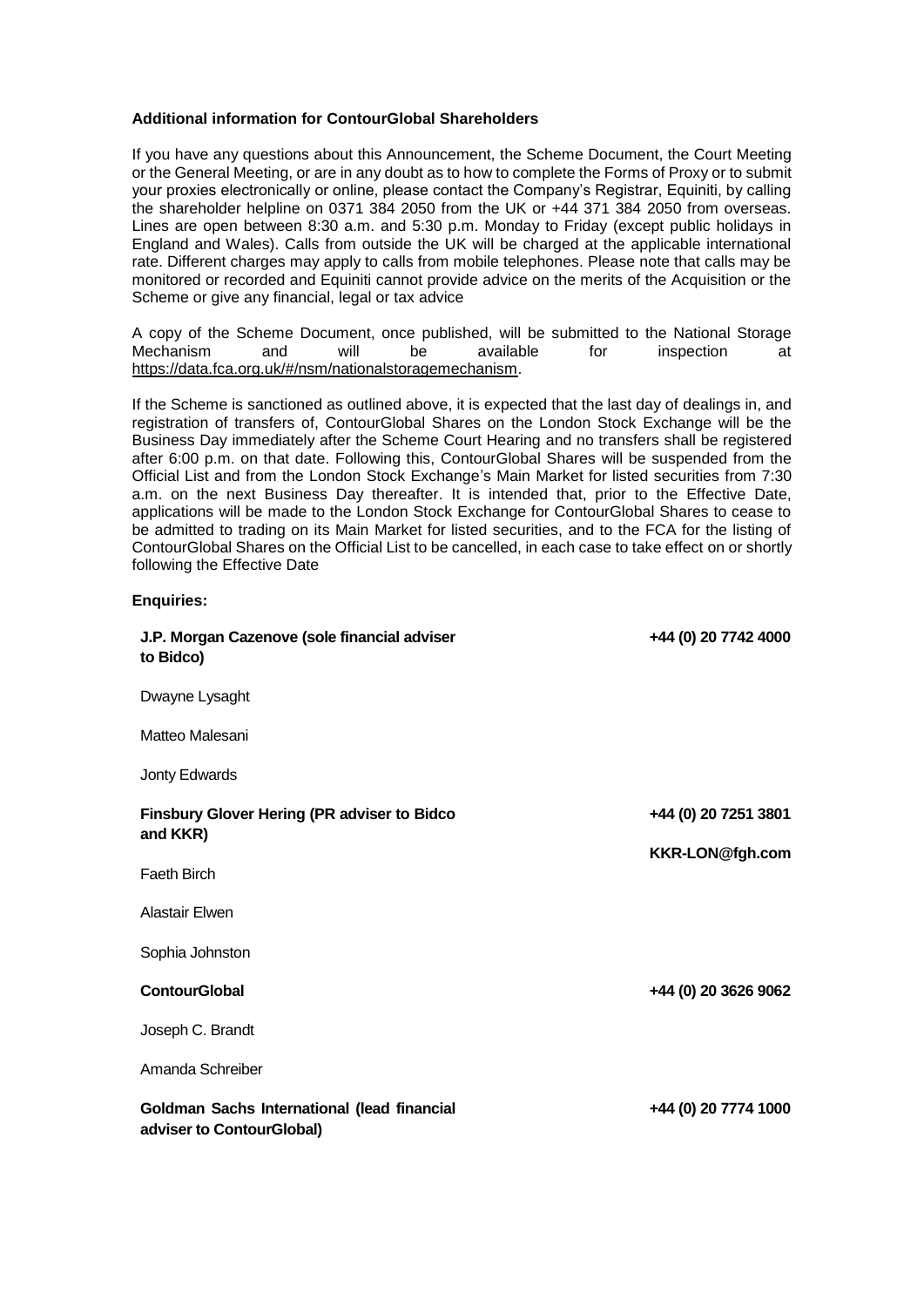Gonzalo García

Nimesh Khiroya

Brian O'Keeffe

Marco Messeri

# **Evercore (financial adviser and Rule 3 adviser to ContourGlobal)**

Julian Oakley

Mark Connell

**Brunswick**

**+44 (0) 20 7404 5959**

**+44 (0) 20 7653 6000**

Charles Pretzlik

Slaughter and May is acting as legal adviser to ContourGlobal in connection with the Acquisition.

Simpson Thacher & Bartlett LLP is acting as legal adviser to KKR and Bidco.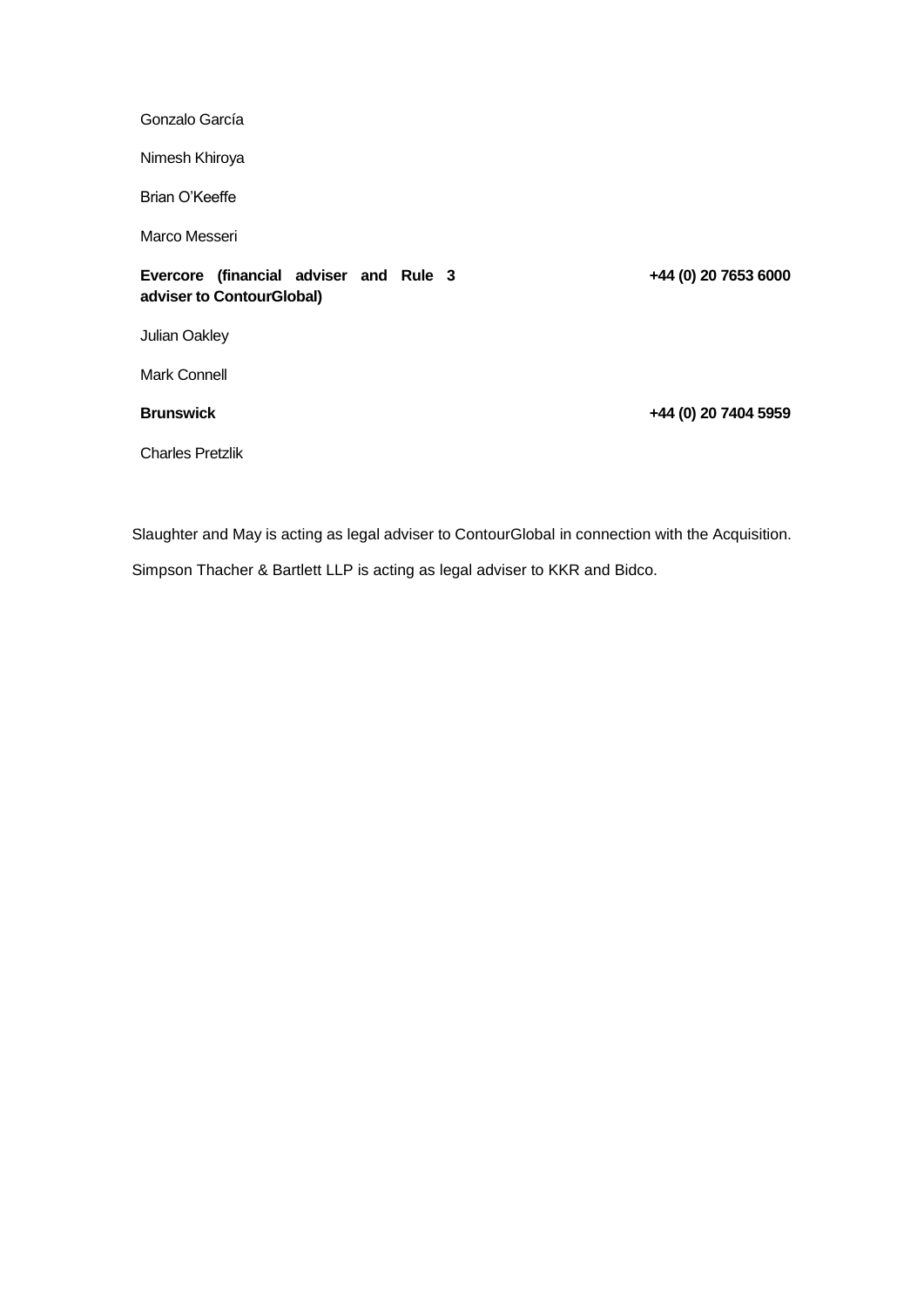# **APPENDIX EXPECTED TIMETABLE OF PRINCIPAL EVENTS**

The following indicative timetable is based on ContourGlobal's and Bidco's current expected dates for the implementation of the Scheme and is subject to change. If any of the dates and/or times in this expected timetable change, the revised dates and/or times will be notified to ContourGlobal Shareholders by announcement through the Regulatory Information Service of the London Stock Exchange.

| <b>Event</b>                                                                                                                                                                                                                                                                                                                                                                                                                                                                                                                                                                                                                                             | Time and/or date <sup>(1)</sup>                                                                                                                                                           |  |
|----------------------------------------------------------------------------------------------------------------------------------------------------------------------------------------------------------------------------------------------------------------------------------------------------------------------------------------------------------------------------------------------------------------------------------------------------------------------------------------------------------------------------------------------------------------------------------------------------------------------------------------------------------|-------------------------------------------------------------------------------------------------------------------------------------------------------------------------------------------|--|
| <b>Publication of Scheme Document</b>                                                                                                                                                                                                                                                                                                                                                                                                                                                                                                                                                                                                                    | 13 June 2022                                                                                                                                                                              |  |
| Latest time for lodging Forms of Proxy for the:                                                                                                                                                                                                                                                                                                                                                                                                                                                                                                                                                                                                          |                                                                                                                                                                                           |  |
| Court Meeting (BLUE form)                                                                                                                                                                                                                                                                                                                                                                                                                                                                                                                                                                                                                                | 11:00 a.m. (London time) on 4 July 2022 $(2)$                                                                                                                                             |  |
| General Meeting (YELLOW form)                                                                                                                                                                                                                                                                                                                                                                                                                                                                                                                                                                                                                            | 11:15 a.m. (London time) on 4 July 2022 (3)                                                                                                                                               |  |
| <b>Voting Record Time</b>                                                                                                                                                                                                                                                                                                                                                                                                                                                                                                                                                                                                                                | 6:30 p.m. (London time) on 4 July 2022 $(4)$                                                                                                                                              |  |
| <b>Court Meeting</b>                                                                                                                                                                                                                                                                                                                                                                                                                                                                                                                                                                                                                                     | 11:00 a.m. (London time) on 6 July 2022                                                                                                                                                   |  |
| <b>General Meeting</b>                                                                                                                                                                                                                                                                                                                                                                                                                                                                                                                                                                                                                                   | 11:15 a.m. (London time) on 6 July 2022 (5)                                                                                                                                               |  |
| The following dates and times associated with the Scheme are subject to change and will depend<br>on, among other things, the date on which the Conditions to the Scheme are satisfied or, if capable<br>of waiver, waived, and the date on which the Court sanctions the Scheme. ContourGlobal will give<br>adequate notice of all of these dates and times, when known, by issuing an announcement<br>through a Regulatory Information Service, with such announcement being made available on<br>ContourGlobal's website at www.contourglobal.com. Further updates and changes to these times<br>will be notified in the same way. See also note (1). |                                                                                                                                                                                           |  |
| Scheme Court Hearing                                                                                                                                                                                                                                                                                                                                                                                                                                                                                                                                                                                                                                     | a date no later than 21 days after the satisfaction (or,<br>if applicable, waiver) of the Conditions (other than<br>Condition 2(c)) and in any event prior to the Long<br>Stop Date ("D") |  |
| Last day for dealings in, and for the registration<br>of transfer of, ContourGlobal Shares                                                                                                                                                                                                                                                                                                                                                                                                                                                                                                                                                               | D+1 Business Day                                                                                                                                                                          |  |
| Scheme Record Time                                                                                                                                                                                                                                                                                                                                                                                                                                                                                                                                                                                                                                       | 6:00 p.m. (London time) on D+1 Business Day                                                                                                                                               |  |
| Disablement of CREST<br>respect<br>of<br>in<br><b>ContourGlobal Shares</b>                                                                                                                                                                                                                                                                                                                                                                                                                                                                                                                                                                               | 6:00 p.m. (London time) on D+1 Business Day                                                                                                                                               |  |
| Suspension of dealings in ContourGlobal<br><b>Shares</b>                                                                                                                                                                                                                                                                                                                                                                                                                                                                                                                                                                                                 | by 7:30 a.m. (London time) on D+2 Business Days                                                                                                                                           |  |
| <b>Effective Date of the Scheme</b>                                                                                                                                                                                                                                                                                                                                                                                                                                                                                                                                                                                                                      | D+2 Business Days (6)                                                                                                                                                                     |  |
| Cancellation of listing of ContourGlobal Shares                                                                                                                                                                                                                                                                                                                                                                                                                                                                                                                                                                                                          | by 7:30 a.m. (London time) on D+3 Business Days                                                                                                                                           |  |
| Latest date for despatch of cheques and<br>crediting of CREST accounts and processing<br>electronic transfers for cash Consideration due<br>under the Scheme                                                                                                                                                                                                                                                                                                                                                                                                                                                                                             | by 14 days after the Effective Date                                                                                                                                                       |  |
| Long Stop Date (7)                                                                                                                                                                                                                                                                                                                                                                                                                                                                                                                                                                                                                                       | 17 February 2023                                                                                                                                                                          |  |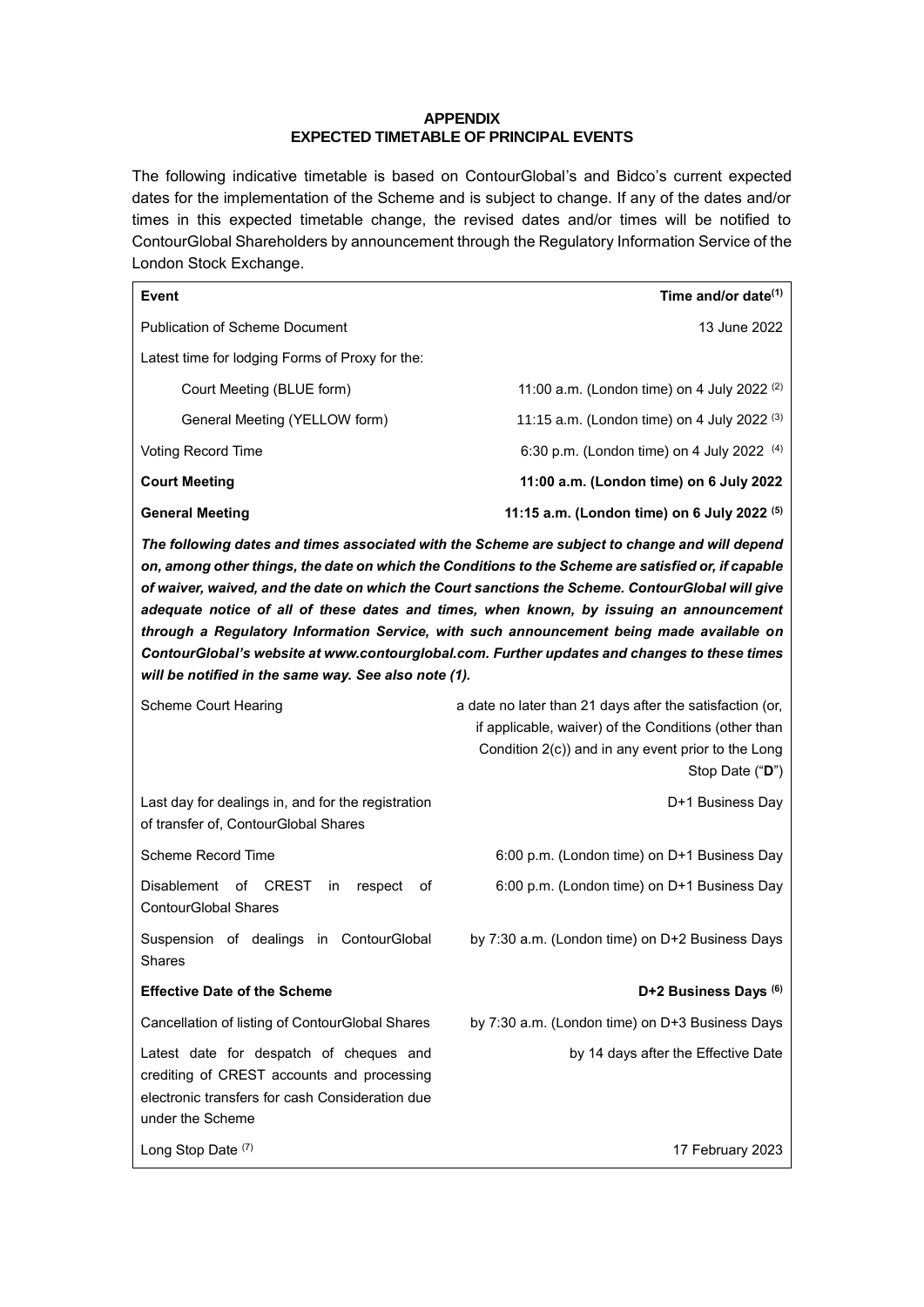| (1) | The dates and times given are indicative only and are based on current expectations and are subject to<br>change (including as a result of changes to the regulatory timetable).                                                                                                                                                                                                                                                                                                                                                                                                                                                                                                                                                                                                               |
|-----|------------------------------------------------------------------------------------------------------------------------------------------------------------------------------------------------------------------------------------------------------------------------------------------------------------------------------------------------------------------------------------------------------------------------------------------------------------------------------------------------------------------------------------------------------------------------------------------------------------------------------------------------------------------------------------------------------------------------------------------------------------------------------------------------|
|     | If any of the times and/or dates above change, the revised times and/or dates will be notified to<br>ContourGlobal Shareholders by announcement through a Regulatory Information Service.                                                                                                                                                                                                                                                                                                                                                                                                                                                                                                                                                                                                      |
|     | Participants in the ContourGlobal Share Plan will be contacted separately to inform them of the effect of the<br>Scheme on their rights under the ContourGlobal Share Plan, including details of any appropriate proposals<br>being made and dates and times relevant to them.                                                                                                                                                                                                                                                                                                                                                                                                                                                                                                                 |
| (2) | It is requested that BLUE Forms of Proxy for the Court Meeting be lodged not later than 48 hours prior to<br>the time appointed for the Court Meeting or, if the Court Meeting is adjourned, 48 hours prior to the time<br>fixed for any adjourned Court Meeting (excluding any part of such 48-hour period falling on a day that is not<br>a working day). If the BLUE Form of Proxy for the Court Meeting is not lodged by 11:00 a.m. (London time)<br>on 4 July 2022, it may be: (i) scanned and emailed to Equiniti at the following email address:<br>proxyvotes@equiniti.com; or (ii) presented in person to the Equiniti representative who will be present in<br>person at the Court Meeting, any time prior to the commencement of the Court Meeting (or any adjournment<br>thereof). |
| (3) | In order to be valid, the YELLOW Forms of Proxy for the General Meeting must be lodged not later than<br>11:15 a.m. (London time) on 4 July 2022 or, if the General Meeting is adjourned, 48 hours prior to the time<br>fixed for the adjourned General Meeting (excluding any part of such 48-hour period falling on a day that is<br>not a working day).                                                                                                                                                                                                                                                                                                                                                                                                                                     |
| (4) | If either the Court Meeting or the General Meeting is adjourned, the Voting Record Time for the relevant<br>adjourned Meeting will be 6:30 p.m. (London time) on the day which is two Business Days prior to the date<br>of the adjourned Meeting.                                                                                                                                                                                                                                                                                                                                                                                                                                                                                                                                             |
| (5) | To commence at 11:15 a.m. (London time) or as soon thereafter as the Court Meeting concludes or is<br>adjourned.                                                                                                                                                                                                                                                                                                                                                                                                                                                                                                                                                                                                                                                                               |
| (6) | Bidco expects that, subject to the satisfaction (or, where applicable, waiver) of the Conditions in Part III<br>(Conditions to the Implementation of the Scheme and to the Acquisition) of the Scheme Document, the<br>Acquisition will become Effective in Q4 2022.                                                                                                                                                                                                                                                                                                                                                                                                                                                                                                                           |
| (7) | This is the latest date by which the Scheme may become Effective. However, the Long Stop Date may be<br>extended to such later date as may be agreed by ContourGlobal and Bidco (with the Panel's consent and<br>as the Court may approve (if such approval(s) is/are required)) or if the Panel requires an extension to the<br>Long Stop Date pending final determination of an issue under section 3(g) of Appendix 7 of the Takeover<br>Code.                                                                                                                                                                                                                                                                                                                                              |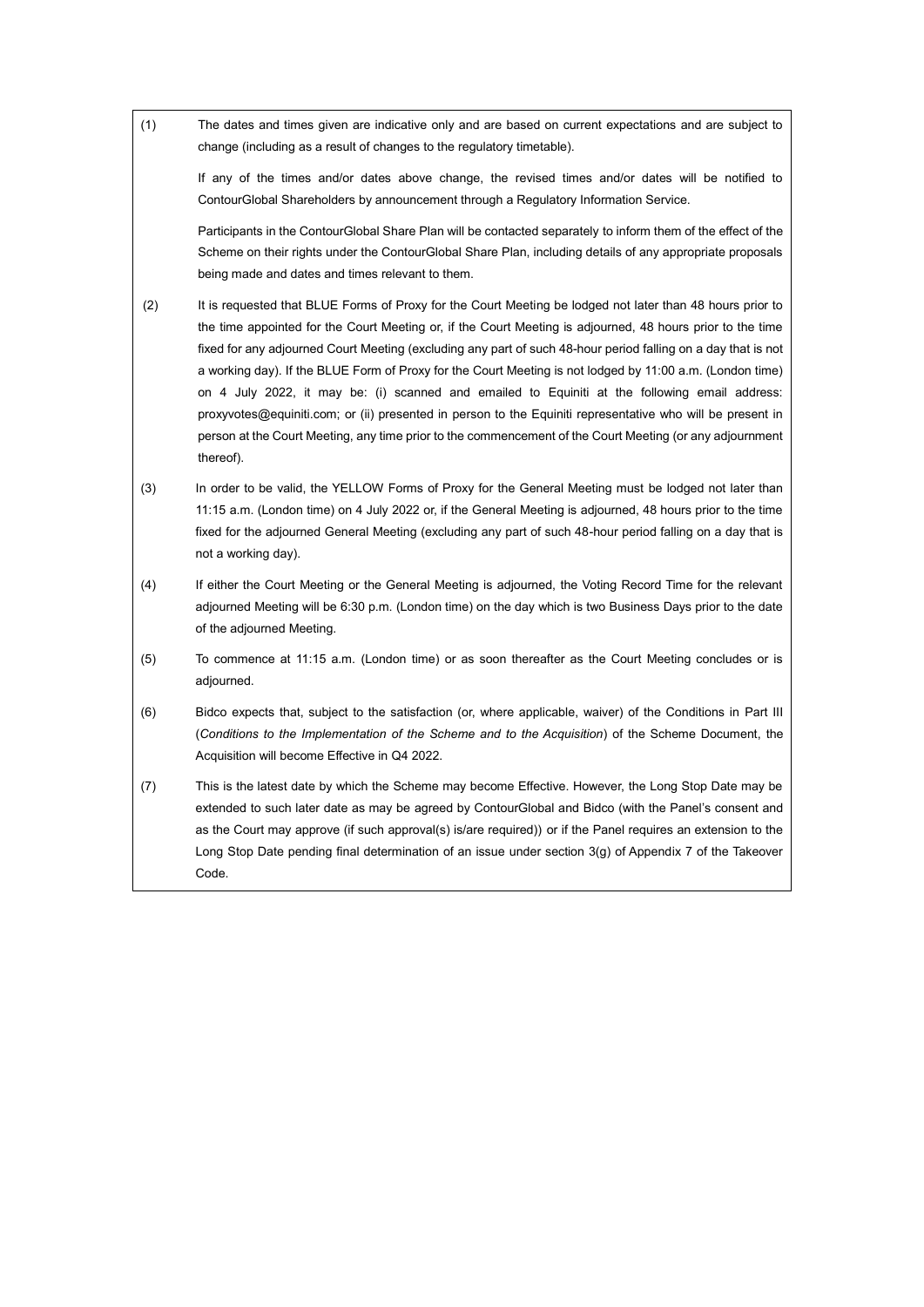### *Important Notice*

*This Announcement does not constitute an offer or invitation to purchase or subscribe for any securities or a solicitation of an offer to buy any securities pursuant to this Announcement or otherwise in any jurisdiction in which such offer or solicitation is unlawful.*

*The Acquisition shall be implemented solely pursuant to the terms of the Scheme Document (or, in the event that the Acquisition is to be implemented by means of a Takeover Offer, the offer document) which, together with the Forms of Proxy, will contain the full terms and conditions of the Acquisition, including details of how to vote in respect of the Acquisition. Any decision by ContourGlobal Shareholders in respect of, or other response to, the Acquisition (including any vote in respect of resolutions or special resolutions to approve the Acquisition, the Scheme or related matters) should be made only on the basis of the information contained in the Scheme Document (or, in the event that the Acquisition is to be implemented by means of a Takeover Offer, the offer document).*

*This Announcement does not constitute a prospectus or prospectus-equivalent document.*

# *Notices relating to Financial Advisers*

*Goldman Sachs International, which is authorised by the PRA and regulated by the FCA and the PRA in the UK, is acting exclusively for ContourGlobal and no one else in connection with the Acquisition and will not be responsible to anyone other than ContourGlobal for providing the protections afforded to clients of Goldman Sachs International or for providing advice in connection with the matters referred to in this Announcement. No representation or warranty, express or implied, is made by Goldman Sachs International as to the contents of this Announcement.*

*Evercore, which is authorised and regulated by the FCA in the United Kingdom, is acting exclusively as financial adviser to ContourGlobal and no one else in connection with the Acquisition and will not be responsible to anyone other than ContourGlobal for providing the protections afforded to clients of ContourGlobal nor for providing advice in connection with the matters referred to herein. Neither ContourGlobal nor any of its subsidiaries, branches or affiliates owes or accepts any duty, liability or responsibility whatsoever (whether direct or indirect, whether in contract, in tort, under statute or otherwise) to any person who is not a client of Evercore in connection with this Announcement, any statement contained herein, the Acquisition or otherwise. Apart from the responsibilities and liabilities, if any, which may be imposed on Evercore by FSMA, or the regulatory regime established thereunder, or under the regulatory regime of any jurisdiction where exclusion of liability under the relevant regulatory regime would be illegal, void or unenforceable, neither Evercore nor any of its affiliates accepts any responsibility or liability whatsoever for the contents of this Announcement, and no representation, express or implied, is made by it, or purported to be made on its behalf, in relation to the contents of this Announcement, including its accuracy, completeness or verification of any other statement made or purported to be made by it, or on its behalf, in connection with ContourGlobal or the matters described in this Announcement. To the fullest extent permitted by applicable law, Evercore and its affiliates accordingly disclaim all and any responsibility or liability whether arising in tort, contract or otherwise (save as referred to above) which they might otherwise have in respect of this Announcement or any statement contained therein.*

*J.P. Morgan Securities plc, which conducts its UK investment banking business as J.P. Morgan Cazenove, and which is authorised in the United Kingdom by the PRA and regulated by the PRA and the FCA, is acting as financial adviser exclusively for Bidco and no one else in connection*  with the Acquisition and will not regard any other person as its client in relation to the Acquisition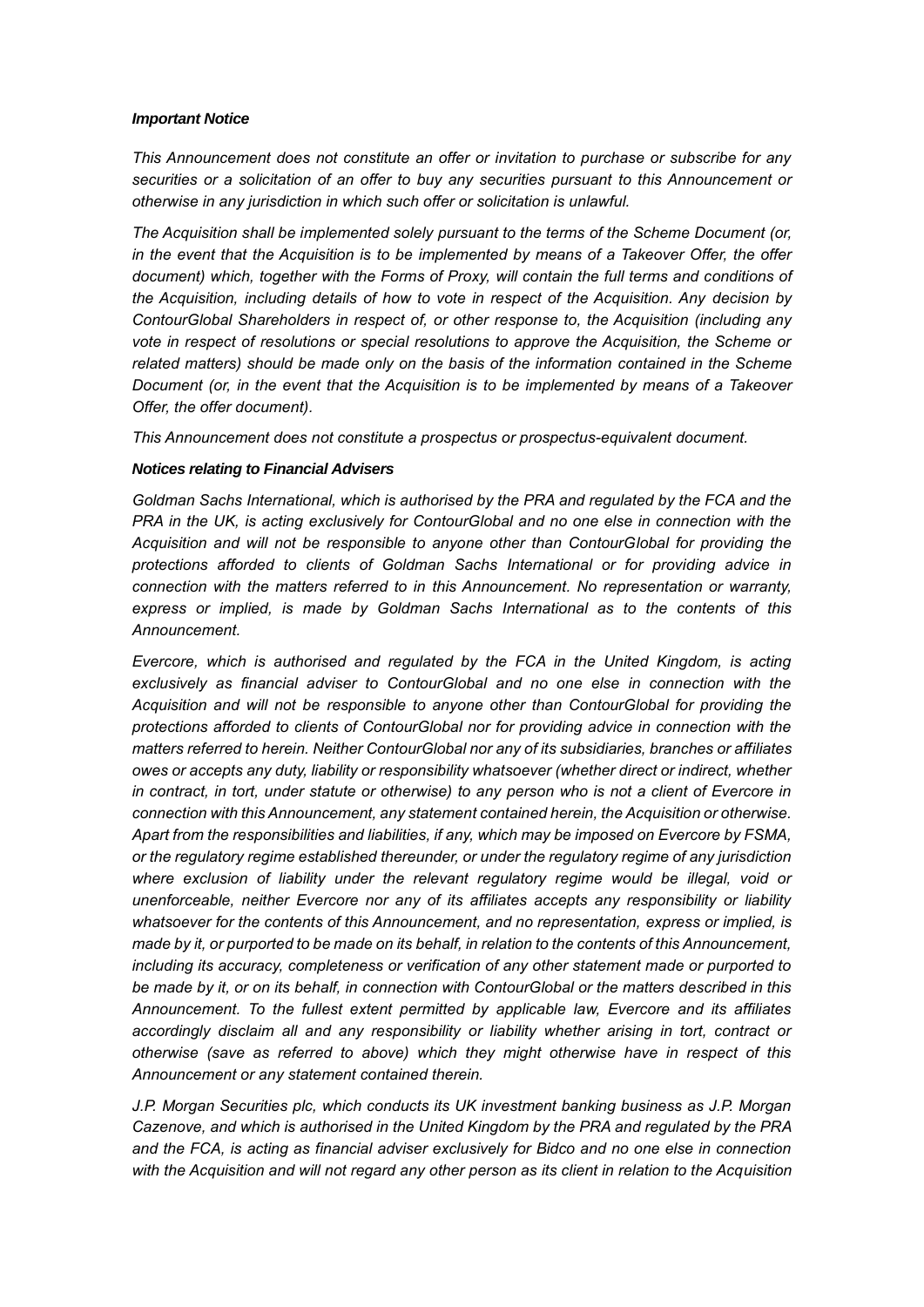*and will not be responsible to anyone other than Bidco for providing the protections afforded to clients of J.P. Morgan Cazenove or its affiliates, nor for providing advice in relation to the Acquisition or any other matter or arrangement referred to herein.*

*No person has been authorised to give any information or make any representations other than those contained in this Announcement and, if given or made, such information or representations must not be relied upon as having been authorised by ContourGlobal, the ContourGlobal Directors, Bidco, the Bidco Directors or by Goldman Sachs International, Evercore, J.P. Morgan Cazenove or any other person involved in the Acquisition. Neither the delivery of this Announcement nor holding the Meetings, the Scheme Court Hearing, or filing the Court Order shall, under any circumstances, create any implication that there has been no change in the affairs of the ContourGlobal Group or the Bidco Group since the date of this Announcement or that the information in, or incorporated into, this Announcement is correct as at any time subsequent to its date.*

### *Overseas Shareholders*

*The release, publication or distribution of this Announcement in or into certain jurisdictions other than the United Kingdom or the United States may be restricted by law. Persons who are not resident in the United Kingdom or the United States or who are subject to other jurisdictions should inform themselves of, and observe, any applicable requirements.*

*Unless otherwise determined by Bidco or required by the Takeover Code, and permitted by applicable law and regulation, the Acquisition shall not be made available, directly or indirectly, in, into or from a Restricted Jurisdiction where to do so would violate the laws in that jurisdiction and no person may vote in favour of the Acquisition by any such use, means, instrumentality or form*  within a Restricted Jurisdiction or any other jurisdiction if to do so would constitute a violation of *the laws of that jurisdiction. Accordingly, copies of this Announcement, the Scheme Document and all documents relating to the Scheme and the Acquisition are not being, and must not be, directly or indirectly, mailed or otherwise forwarded, distributed or sent in, into or from a Restricted Jurisdiction where to do so would violate the laws in that jurisdiction, and persons receiving this Announcement and all documents relating to the Acquisition (including custodians, nominees and trustees) must not mail or otherwise distribute or send them in, into or from such jurisdictions*  where to do so would violate the laws in that jurisdiction. Doing so may render invalid any related *purported vote in respect of the Acquisition. If the Acquisition is implemented (with the consent of the Panel and subject to and in accordance with the terms of the Cooperation Agreement) by way of a Takeover Offer (unless otherwise permitted by applicable law and regulation), the Takeover Offer may not be made directly or indirectly, in or into, or by the use of mails or any means or instrumentality (including, but not limited to, facsimile, email or other electronic transmission, telex or telephone) of interstate or foreign commerce of, or of any facility of a national, state or other securities exchange of any Restricted Jurisdiction and the Takeover Offer may not be capable of acceptance by any such use, means, instrumentality or facilities.*

*The availability of the Acquisition to ContourGlobal Shareholders who are not resident in the United Kingdom (and, in particular, their ability to vote their ContourGlobal Shares with respect to the Scheme at the Court Meeting, or to appoint another person as proxy to vote at the Court Meeting on their behalf) may be affected by the laws of the relevant jurisdictions in which they are resident. Persons who are not resident in the United Kingdom should inform themselves of, and observe, any applicable requirements, as any failure to comply with such requirements may constitute a violation of the securities laws of any such jurisdiction. To the fullest extent permitted by applicable law, the companies and persons involved in the Acquisition disclaim any responsibility or liability for the violation of such restrictions by any person.*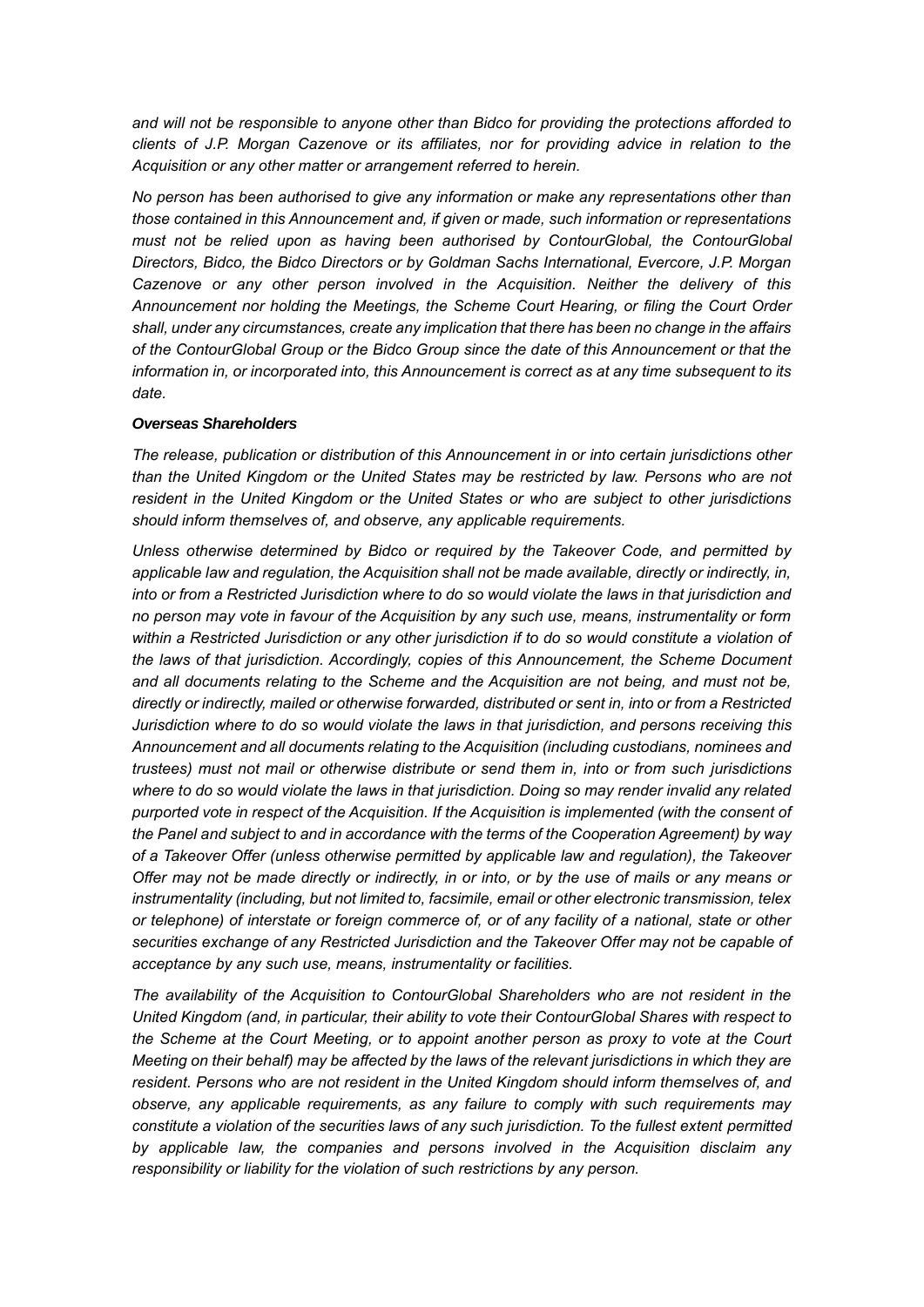*This Announcement does not constitute an offer or invitation to purchase or subscribe for any securities or a solicitation of an offer to buy any securities pursuant to this Announcement or otherwise in any jurisdiction in which such offer or solicitation is unlawful.*

## *Additional Information for US Investors*

*The Acquisition is being made to acquire the securities of an English company by means of a scheme of arrangement provided for under the law of England and Wales. A transaction effected by means of a scheme of arrangement is not subject to the tender offer or proxy solicitation rules under the US Exchange Act. Accordingly, the Scheme is subject to disclosure requirements and practices applicable in the United Kingdom to schemes of arrangement, which are different from the disclosure requirements of the US tender offer and proxy solicitation rules.*

*Certain financial information included in this Announcement has been prepared in accordance with International Financial Reporting Standards, which vary significantly from generally accepted accounting principles in the US, and thus may not be comparable to financial information of US companies or companies whose financial statements are prepared in accordance with generally accepted accounting principles in the US.*

*If Bidco were to elect to implement the Acquisition by means of a Takeover Offer, such Takeover Offer would be made in compliance with applicable US laws and regulations, including Section 14(e) of the US Exchange Act and Regulation 14E thereunder. Such a takeover would be made in the United States by Bidco and no one else.*

*Neither the SEC nor any securities commission or regulatory authority of any state of the US nor any other US regulatory authority has approved the Acquisition, passed upon the fairness of the Acquisition or passed upon the adequacy or accuracy of this Announcement. Any representation to the contrary is a criminal offence in the US.* 

*The receipt of cash pursuant to the Acquisition by a US ContourGlobal Shareholder as consideration for the transfer of its ContourGlobal Shares pursuant to the Scheme will likely be a taxable transaction for United States federal income tax purposes and under applicable United States state and local, as well as foreign and other, tax laws. ContourGlobal Shareholders are urged to consult their independent legal, tax and financial advisers immediately regarding the tax consequences of the Acquisition applicable to them.* 

*It may be difficult for US ContourGlobal Shareholders to enforce their rights and claims arising out of the US federal securities laws, since Bidco and ContourGlobal are located in countries other than the US, and some or all of their officers and directors may be residents of countries other than the US. US ContourGlobal Shareholders may not be able to sue a non-US company or its officers or directors in a non-US court for violations of US securities laws. Further, it may be difficult to compel a non-US company and its affiliates to subject themselves to a US court's jurisdiction and judgement.*

*In accordance with normal UK practice and pursuant to Rule 14e-5(b) of the US Exchange Act, Bidco, certain affiliated companies and their nominees or brokers (acting as agents) may make certain purchases of, or arrangements to purchase, shares in ContourGlobal outside of the US, other than pursuant to the Acquisition, until the date on which the Acquisition and/or Scheme becomes Effective, lapses or is otherwise withdrawn. Also, in accordance with Rule 14e-5(b) of the US Exchange Act, each of J.P. Morgan Cazenove and Goldman Sachs International will continue to act as a connected exempt principal trader in ContourGlobal Shares on the London Stock Exchange and comply with regulations with respect to the establishment and maintenance of information barriers, conflict of interest provisions and other requirements. If such purchases or arrangements to purchase were to be made they would occur either in the open market at*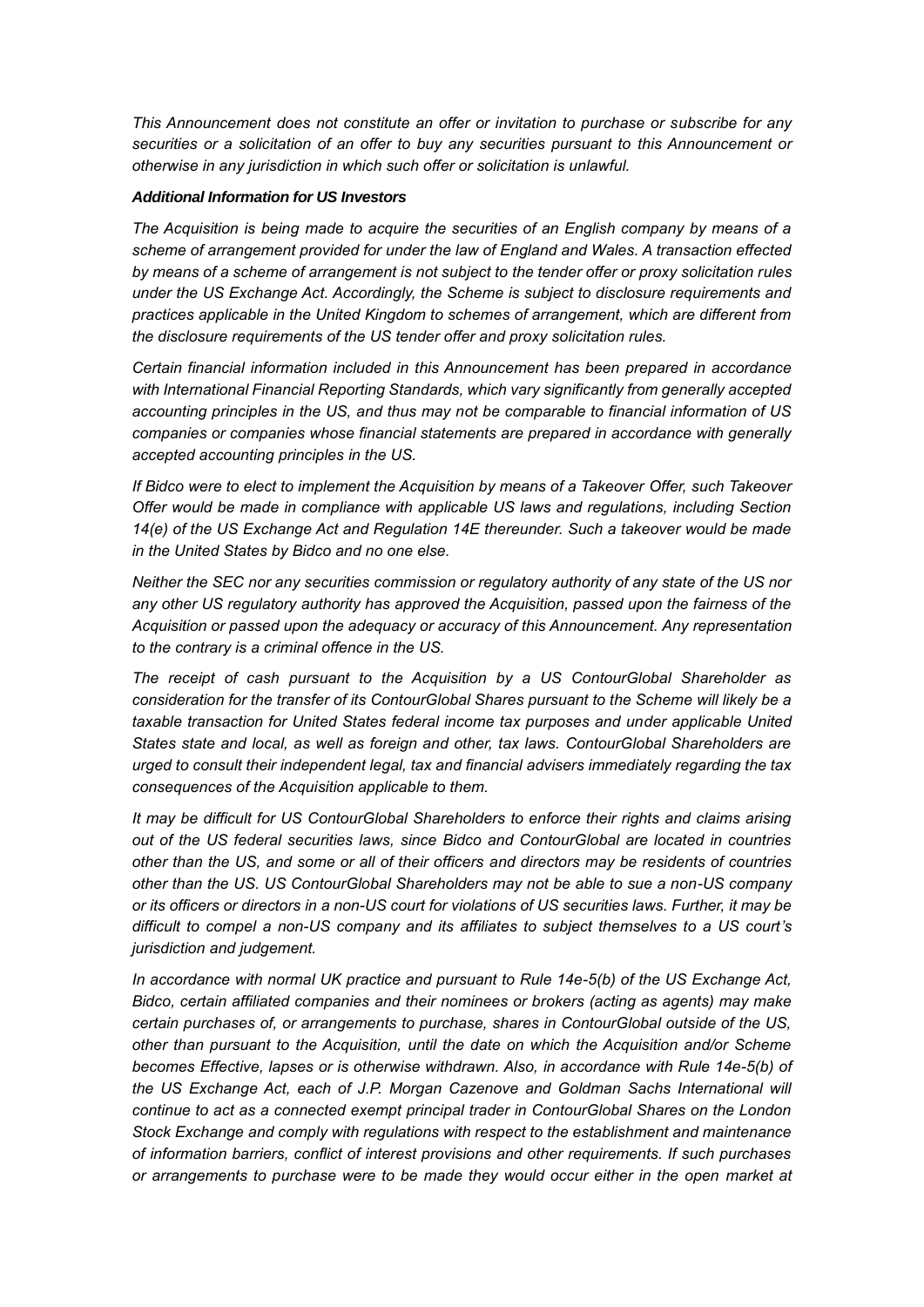*prevailing prices or in private transactions at negotiated prices and comply with applicable law, including the US Exchange Act. Any information about such purchases or arrangements to purchase will be disclosed as required in the United Kingdom, will be reported to a Regulatory Information Service and will be available on the London Stock Exchange website at http://www.londonstockexchange.com.*

# *Forward Looking Statements*

*This Announcement (including information incorporated by reference in this Announcement), oral statements made regarding the Acquisition, and other information published by KKR, Bidco or ContourGlobal contain statements about Bidco and ContourGlobal that are or may be deemed to be forward looking statements. All statements other than statements of historical facts included in this Announcement may be forward looking statements. Without limitation, any statements preceded or followed by or that include the words "targets", "plans", "believes", "expects", "aims", "intends", "will", "may", "shall", "should", "anticipates", "estimates", "projects", "is subject to", "budget", "scheduled", "forecast" or words or terms of similar substance or the negative thereof, are forward looking statements. Forward looking statements include statements relating to the following: (i) future capital expenditures, expenses, revenues, earnings, synergies, economic performance, indebtedness, financial condition, dividend policy, losses and future prospects; (ii) business and management strategies and the expansion and growth of Bidco's or ContourGlobal's operations and potential synergies resulting from the Acquisition; and (iii) the effects of government regulation on Bidco's or ContourGlobal's business.*

*Such forward looking statements are prospective in nature and are not based on historical facts, but rather on current expectations and projections of the management of Bidco and ContourGlobal about future events, and are therefore subject to risks and uncertainties that could significantly affect expected results and are based on certain key assumptions. Many factors could cause actual results to differ materially from those projected or implied in any forward looking statements, including: increased competition, the loss of or damage to one or more key customer relationships, changes to customer ordering patterns, delays in obtaining customer approvals for engineering or price level changes, the failure of one or more key suppliers, the outcome of business or industry restructuring, the outcome of any litigation, changes in economic conditions, currency fluctuations, changes in interest and tax rates, changes in raw material or energy market prices, changes in laws, regulations or regulatory policies, developments in legal or public policy doctrines, technological developments, the failure to retain key management, or the timing and success of future acquisition opportunities or major investment projects. Other unknown or unpredictable factors could cause actual results to differ materially from those in the*  forward looking statements. Such forward looking statements should therefore be construed in *the light of such factors. Neither Bidco nor ContourGlobal, nor any of their respective associates or directors, officers or advisers, provides any representation, assurance or guarantee that the occurrence of the events expressed or implied in any forward looking statements in this Announcement will actually occur. Due to such uncertainties and risks, readers are cautioned not*  to place undue reliance on such forward looking statements, which speak only as of the date *hereof. All subsequent oral or written forward looking statements attributable to any member of the Bidco Group or the ContourGlobal Group, or any of their respective associates, directors, officers, employees or advisers, are expressly qualified in their entirety by the cautionary statement above.*

*Bidco and ContourGlobal expressly disclaim any obligation to update any forward looking or other statements contained herein, except as required by applicable law or by the rules of any competent regulatory authority, whether as a result of new information, future events or otherwise.*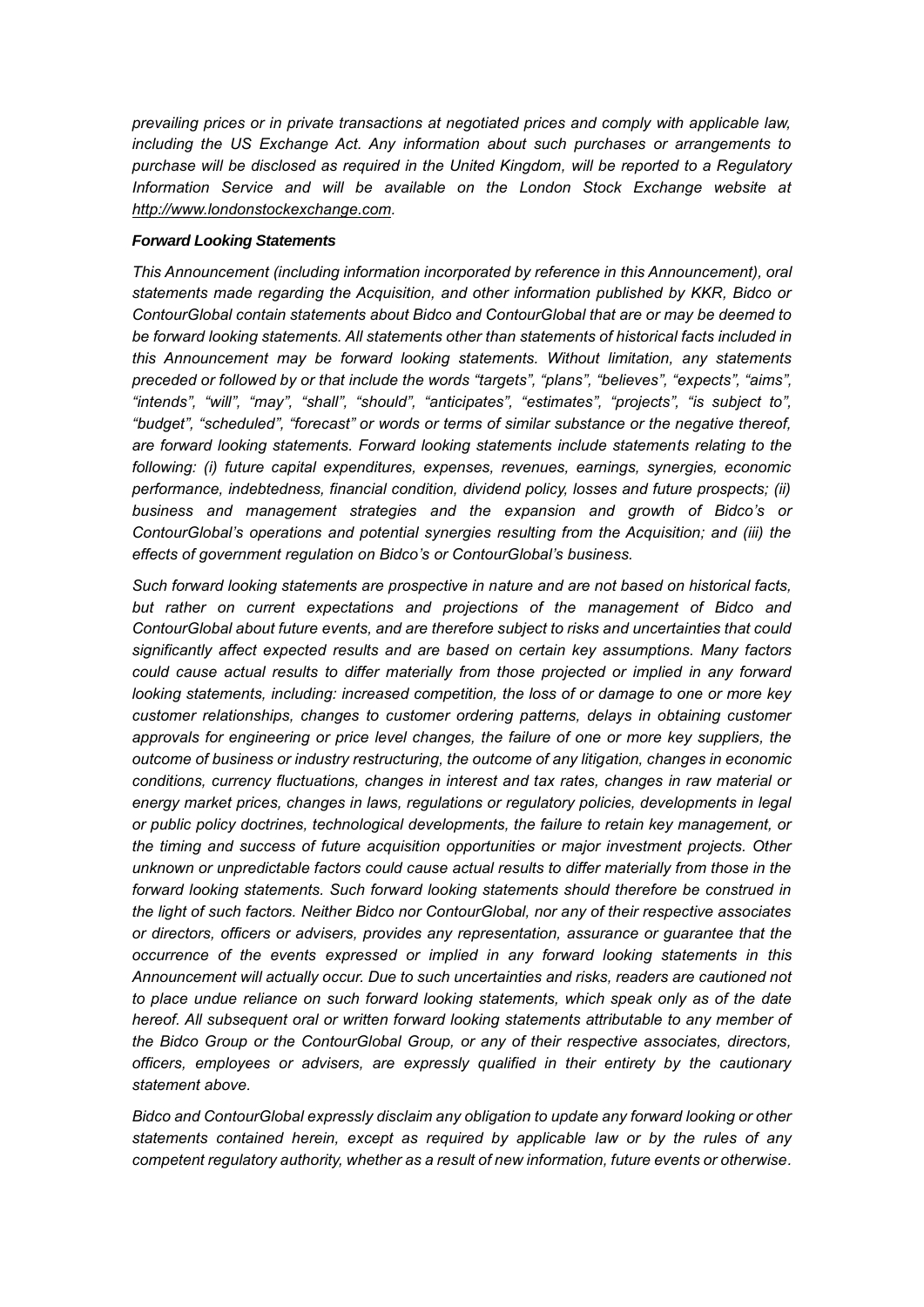# *No Profit Forecasts or Profit Estimates or Quantified Financial Benefit Statements*

*No statement in this Announcement is intended as a profit forecast, profit estimate or quantified financial benefits statement for any period and no statement in this Announcement should be interpreted to mean that earnings or earnings per share for ContourGlobal for the current or future financial years would necessarily match or exceed the historical published earnings or earnings per share for ContourGlobal.*

# *Disclosure Requirements of the Takeover Code*

*Under Rule 8.3(a) of the Takeover Code, any person who is interested in 1 per cent. or more of any class of relevant securities of an offeree company or of any securities exchange offeror (being any offeror other than an offeror in respect of which it has been announced that its offer is, or is*  likely to be, solely in cash) must make an Opening Position Disclosure following the *commencement of the Offer Period and, if later, following the announcement in which any securities exchange offeror is first identified. An Opening Position Disclosure must contain details of the person's interests and short positions in, and rights to subscribe for, any relevant securities of each of (i) the offeree company and (ii) any securities exchange offeror(s). An Opening Position Disclosure by a person to whom Rule 8.3(a) applies must be made by no later than 3:30 p.m. (London time) on the 10th business day following the commencement of the Offer Period and, if appropriate, by no later than 3:30 p.m. (London time) on the 10th business day following the announcement in which any securities exchange offeror is first identified. Relevant persons who deal in the relevant securities of the offeree company or of a securities exchange offeror prior to the deadline for making an Opening Position Disclosure must instead make a Dealing Disclosure.*

*Under Rule 8.3(b) of the Takeover Code, any person who is, or becomes, interested in 1 per cent. or more of any class of relevant securities of the offeree company or of any securities exchange offeror must make a Dealing Disclosure if the person deals in any relevant securities of the offeree company or of any securities exchange offeror. A Dealing Disclosure must contain details of the dealing concerned and of the person's interests and short positions in, and rights to subscribe for, any relevant securities of each of (i) the offeree company and (ii) any securities exchange offeror,*  save to the extent that these details have previously been disclosed under Rule 8. A Dealing *Disclosure by a person to whom Rule 8.3(b) applies must be made by no later than 3:30 p.m. (London time) on the business day following the date of the relevant dealing.*

*If two or more persons act together pursuant to an agreement or understanding, whether formal or informal, to acquire or control an interest in relevant securities of an offeree company or a securities exchange offeror, they will be deemed to be a single person for the purpose of Rule 8.3.*

*Opening Position Disclosures must also be made by the offeree company and by any offeror and Dealing Disclosures must also be made by the offeree company, by any offeror and by any persons acting in concert with any of them (see Rules 8.1, 8.2 and 8.4).*

*Details of the offeree and offeror companies in respect of whose relevant securities Opening Position Disclosures and Dealing Disclosures must be made can be found in the Disclosure Table on the Panel's website at http://www.thetakeoverpanel.org.uk/, including details of the number of relevant securities in issue, when the Offer Period commenced and when any offeror was first identified. If you are in any doubt as to whether you are required to make an Opening Position Disclosure or a Dealing Disclosure, you should contact the Panel's Market Surveillance Unit on +44 (0)20 7638 0129.*